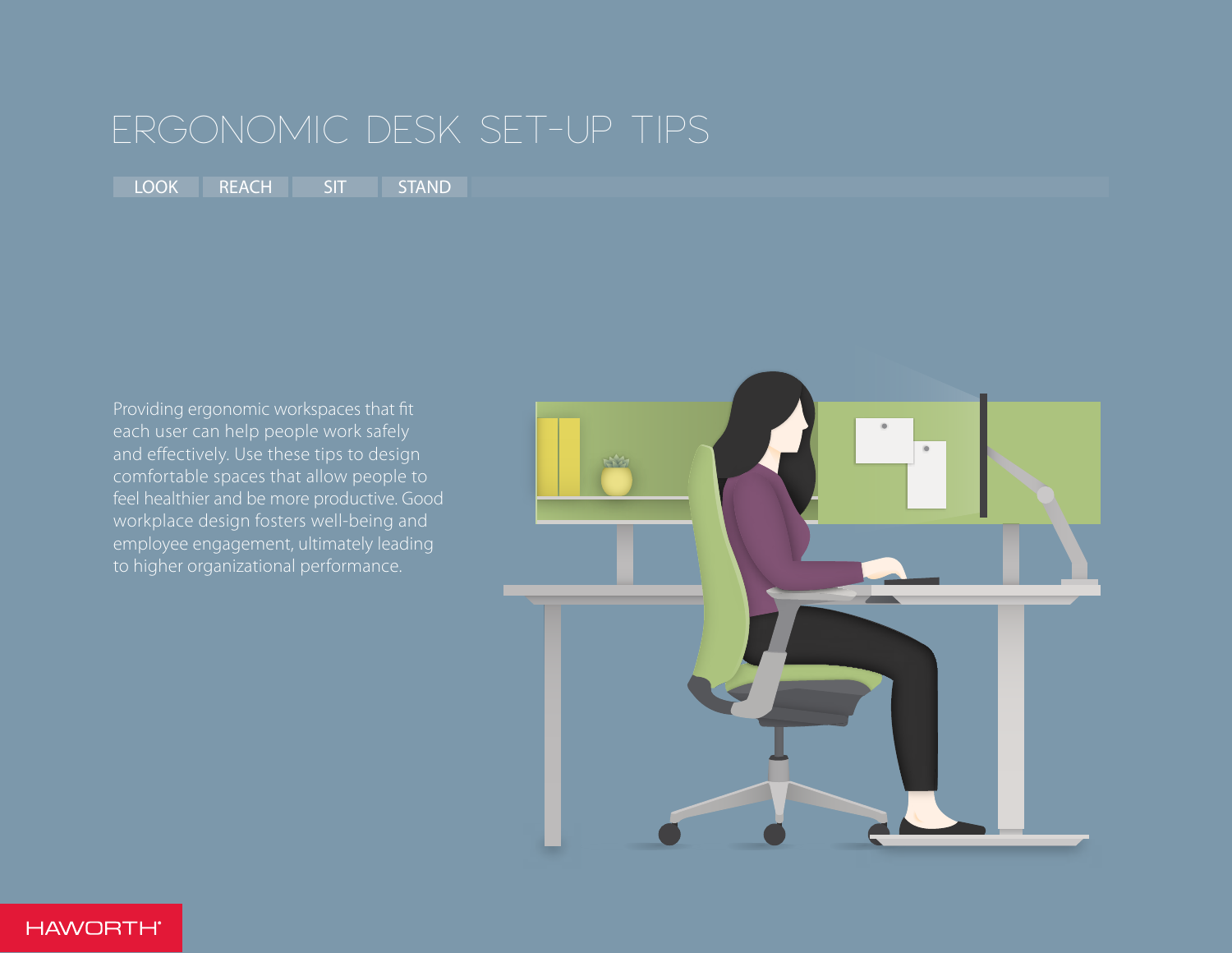# <span id="page-1-0"></span>LOOK [REACH](#page-2-0) [SIT](#page-3-0) [STAND](#page-4-0)

- A Users should sit/stand centered at their task/computer monitor.
- **B** Adjust the computer monitor to be approximately an arm's length away from the front of the body and at a height that keeps the head in an upright (neutral) posture.
- C Incorporate task lighting to illuminate the worksurface.

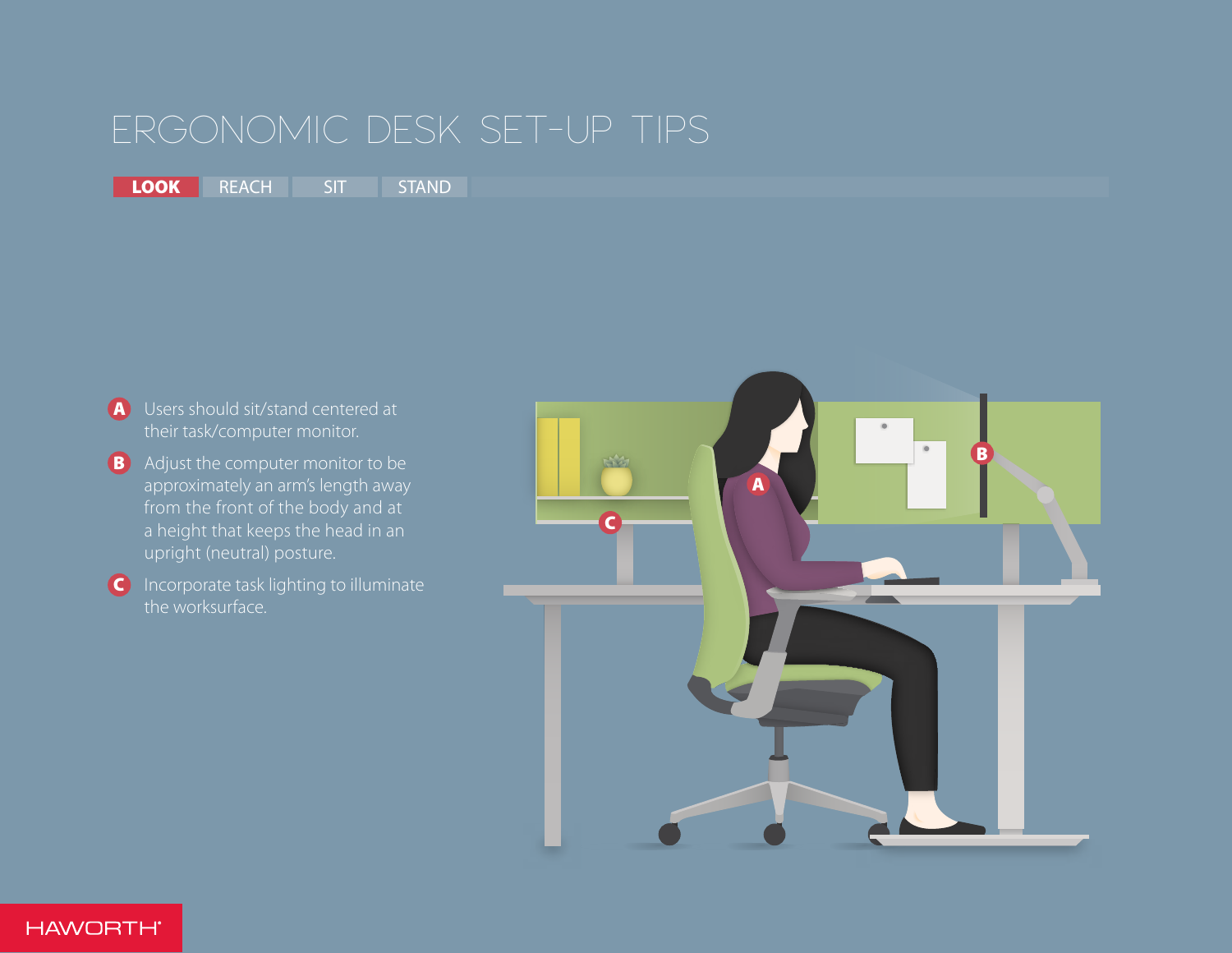<span id="page-2-0"></span>[LOOK](#page-1-0) **REACH** [SIT](#page-3-0) [STAND](#page-4-0)

- A Keep elbow angle between 70 and 120 degrees, and keep wrists straight while working.
- **B** Items used less frequently should be placed in the secondary work zone, while those used more frequently are in the primary work zone. Adjust from sitting to standing.
- C Height of the worksurface or armrests should provide support for the forearm in a manner that avoids leaning to one side or lifting the shoulders.
- D Keep elbows and arms close to the body; upper arms should hang down straight at user's side.



**HAWORTH**\*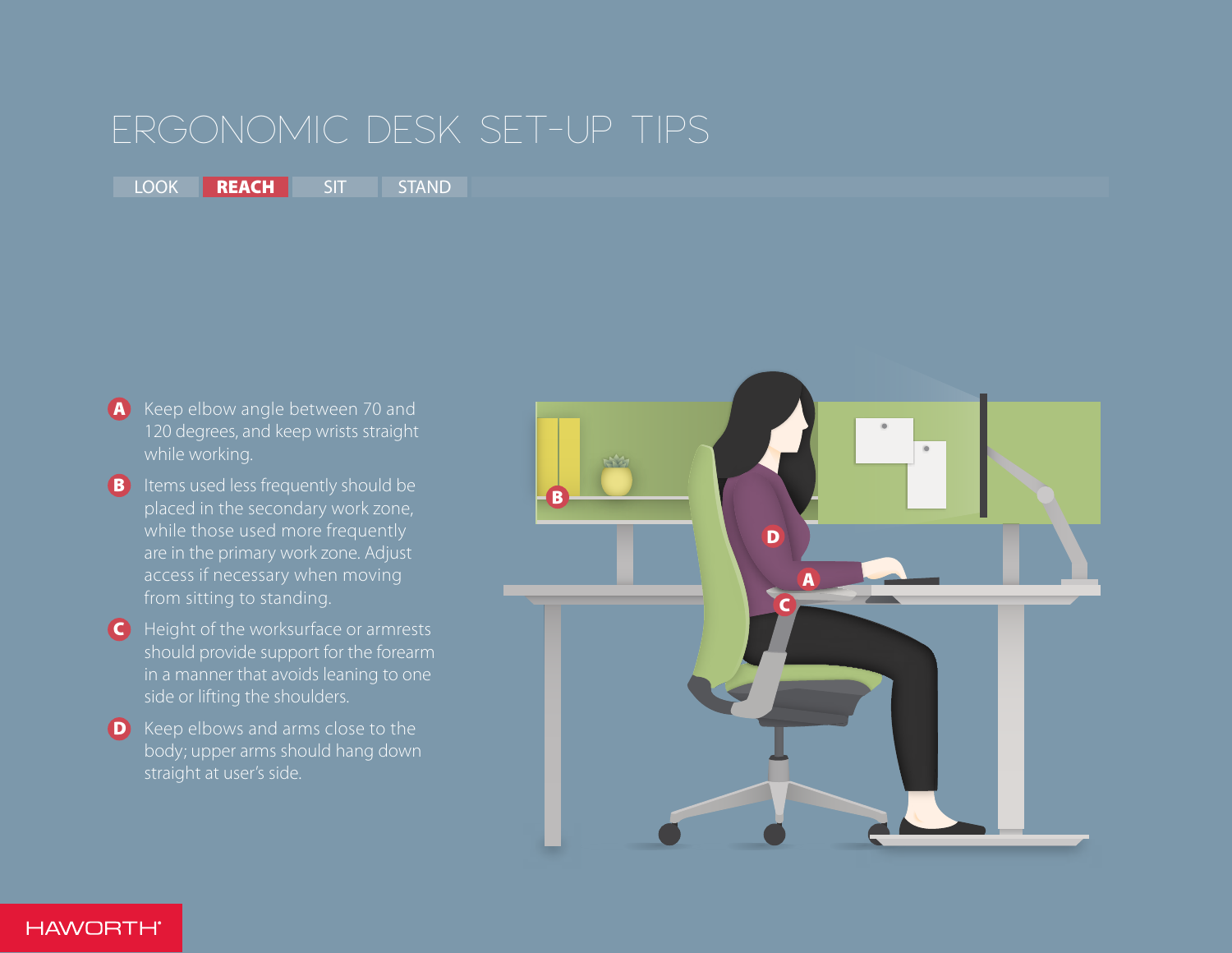<span id="page-3-0"></span>[LOOK](#page-1-0) [REACH](#page-2-0) SIT [STAND](#page-4-0)

- A Torso to thigh angle should be 90 degrees or greater when sitting.
- **B** Clearance under the worksurface should allow room for legs without contacting the surface above.
- C Allow for freedom of movement there should be no obstructions at foot level.
- **D** Feet should be flat on the floor or on a footrest when sitting.
- E Provide adjustable seating that allows user to assume different postures in upright, reclined, or forward tilt positions.
- F When sitting, armrests should not interfere with user getting close to the worksurface.



**HAWORTH**\*